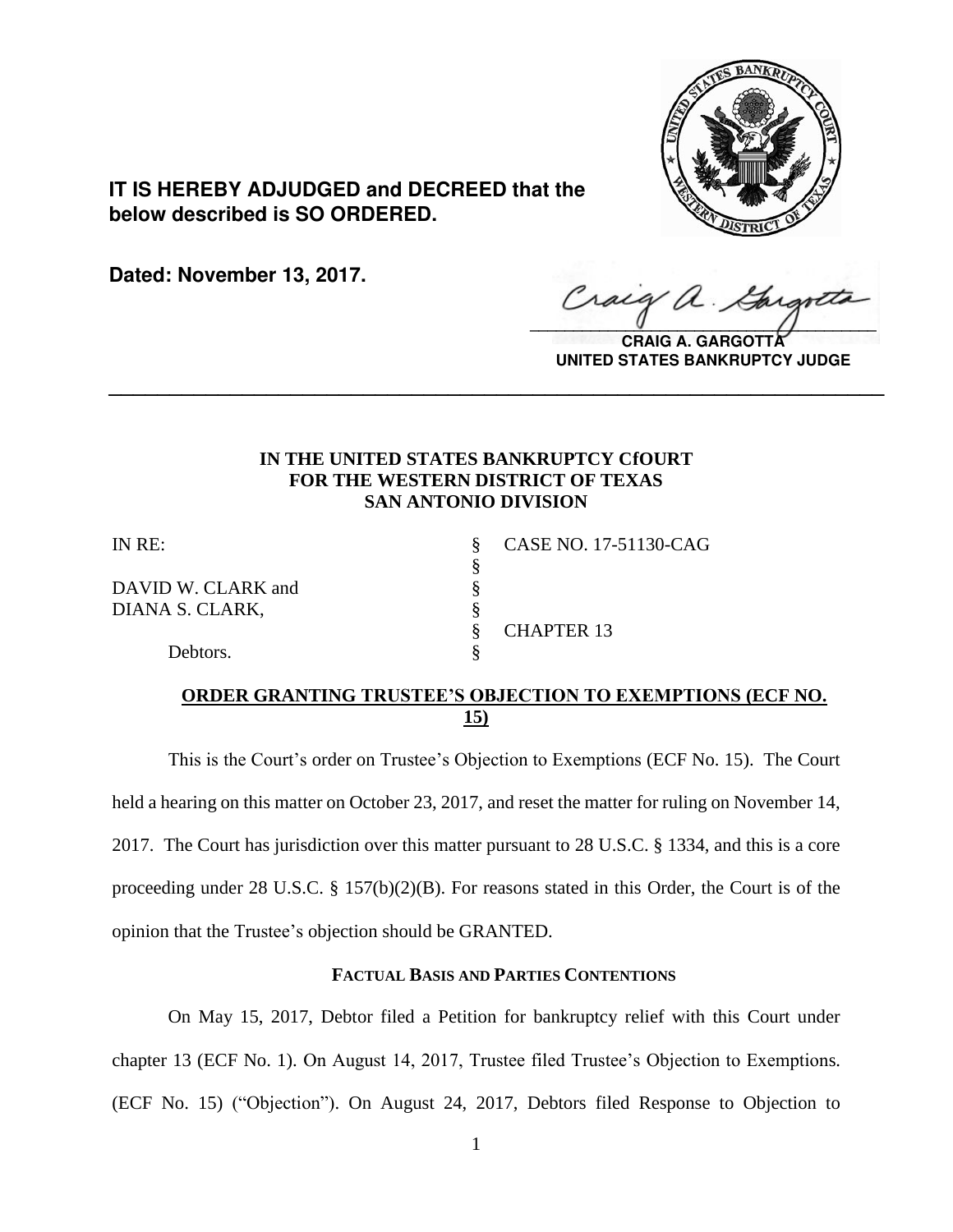Exemptions (ECF 17). Debtors previously filed five bankruptcies under which they claimed the exemptions at issue. Four of the five cases were chapter 13 cases which were ultimately dismissed.<sup>1</sup> In three of those cases, a plan was confirmed but not completed.<sup>2</sup> Most recently, Debtors filed a chapter 13 case which was converted to a chapter 7 case and the Court entered a discharge.<sup>3</sup> At no time during these cases did the chapter 13 trustee or the chapter 7 trustee object to these claimed exemptions.

Trustee objects to the following exemptions claimed as "home furnishings, including family heirlooms" by Debtors: (1) personal property described as "baseball cards"; and (2) personal property described as "NASCAR collectibles." Trustee contends that neither of these items constitute home furnishings under Tex. Prop. Code § 42.002(a)(1) and Debtor has not provided evidence to show that these assets are family heirlooms. In response, Debtors assert that such items are household furnishings under Tex. Prop. Code  $\S$  42.002(a)(1) and argue that these items were owned by the Debtors when they filed their prior bankruptcy cases and no objection to exemptions were ever filed by the Chapter 13 Trustee. Debtors further argue that Debtors recently finished a chapter 7 case, and if these items had value to produce any dividend to unsecured creditors, the Chapter 7 trustee would have liquidated them.<sup>4</sup> Thus, the issues before this Court are as follows: (1) whether Trustee's Objection is barred by res judicata; and if not, (2) whether the baseball cards and NASCAR collectibles constitute "home furnishings" under Tex. Prop. Code  $§$  42.002(a)(1).

<sup>&</sup>lt;sup>1</sup> Case Nos. 08-50101, 09-54478, 11-52214, and 15-51664

<sup>2</sup> Case Nos. 08-50101, 09-54478, and 11-52214

<sup>3</sup> Case No. 16-50707

<sup>4</sup> Debtors also argue, "Debtors do not have any unsecured creditors so there is no way to pay unsecured creditors anything." The Court elected not to address this argument, as it is not dispositive to the issues at hand.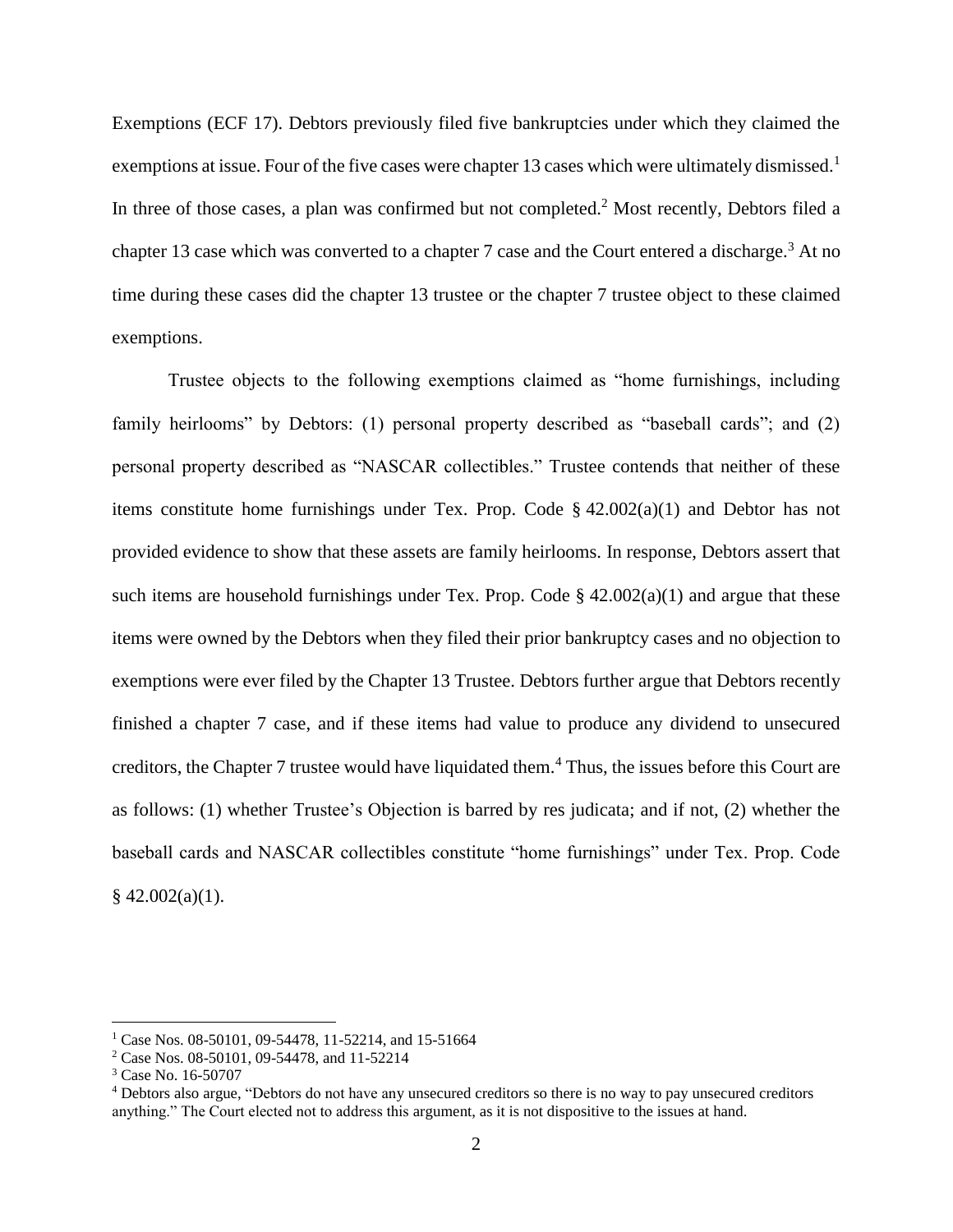#### **LEGAL ANALYSIS**

### **A. Res Judicata**

The first question the Court must determine is whether Trustee's Objection is barred by res judicata. Specifically, the Court must determine (1) whether the claim of exemptions in previous chapter 13 cases that were ultimately dismissed without a discharge is binding upon a subsequent chapter 13 trustee; and 2) whether the claim of exemptions in a previous chapter 7 case where the debtors received a discharge is binding upon a subsequent chapter 13 trustee. This Court finds the answer to both questions is "No."

"Under the Fifth Circuit's four-prong test for res judicata, the parties must be identical in both suits, the prior judgment must have been rendered by a court of competent jurisdiction, there must have been a final judgment on the merits, and the same cause of action must be involved in both cases; additionally, where the four elements of the res judicata test are met, the [C]ourt must also determine whether the previously unlitigated claim could or should have been brought in the earlier litigation." *Ries v. Paige,* **(***In re Paige***)**, 610 F.3d 865, 870 (5th Cir. 2010) (citations omitted). For purposes of this analysis, Debtors' prior bankruptcy cases can be grouped into two categories: (1) the four chapter 13 cases that were ultimately dismissed without a discharge and (2) the most recent case originally filed as a chapter 13 case but converted to a chapter 7 case where the debtor received a discharge.

As to the four chapter 13 cases that were ultimately dismissed, the third element of res judicata, a final judgment on the merits, is not satisfied. In a chapter 13 case, a debtor must provide his or her creditors with at least as much as they would receive in a chapter 7 liquidation. 11 U.S.C. § 1325(a)(4) (2012). In determining that amount, the debtor excludes the value of exempt property. *In re Green***,** 359 B.R. 262, 265 (Bankr. D. Az. 2007). At that point, it is the trustee and/or creditors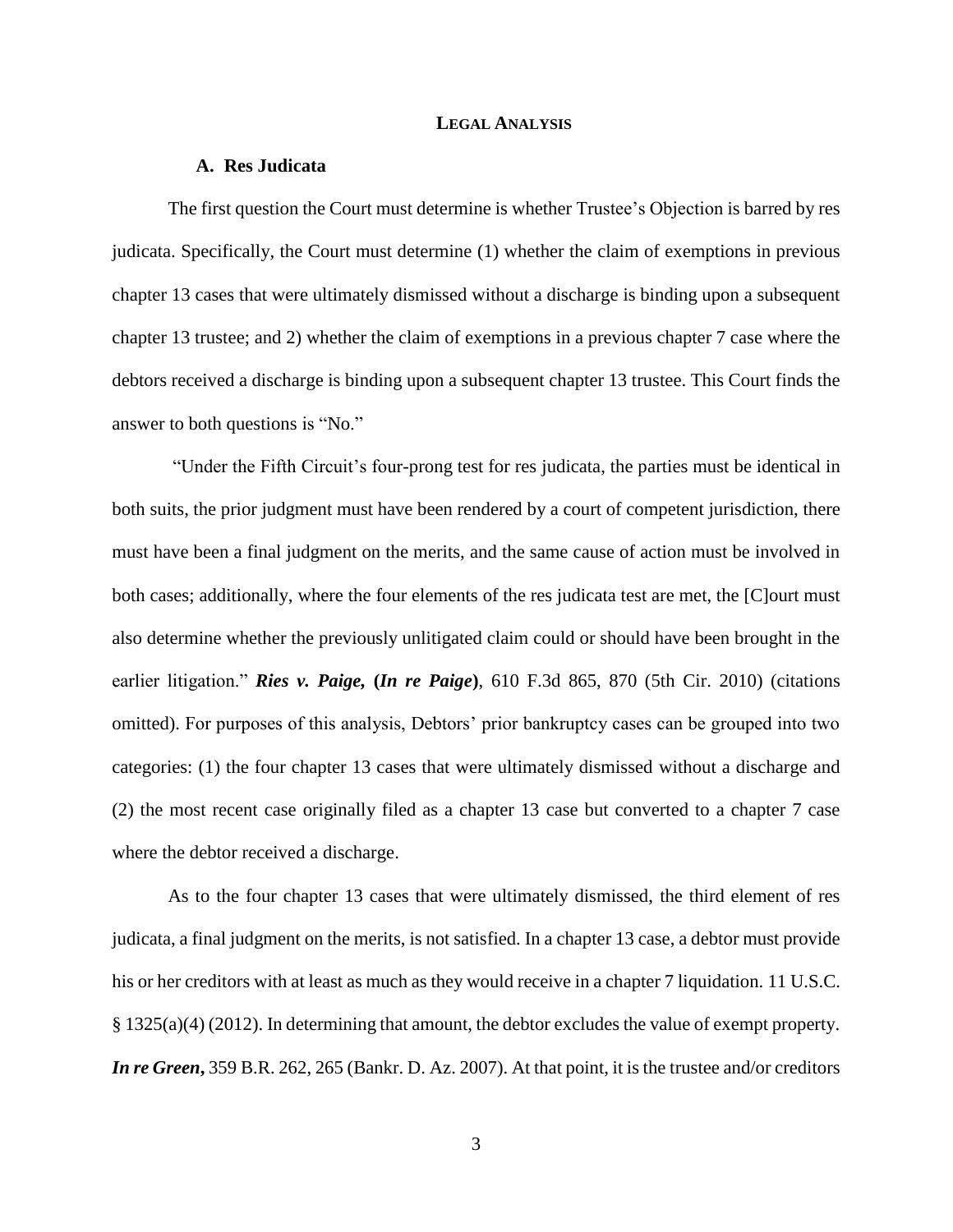responsibility to challenge the accuracy of that amount. *Id.* "If no objections are made, nor made and sustained, and if the debtor's chapter 13 plan otherwise complies with the Bankruptcy Code's requirements, the debtor's plan will be confirmed." *Id.* "Thus, it is in that context, the debtor's plan—with its *automatic exclusion* of the debtor's *claimed exemptions*—becomes the *confirmed*  plan." *Id.* (emphasis in original). "[Under § 1327], a confirmed plan is *binding* on the debtor, the trustee, and the creditors. Once confirmed and final, its legal effect is *res judicata*." *Id.* at 265–66 (emphasis in original).

"[T]he nature of a Chapter 13 plan [is] an 'exchanged for bargain between the debtor and the debtor's creditors[.]'" *Wells Fargo Bank, N.A. v. Oparaji (In re Oparaji***),** 698 F.3d 231, 238 (5th Cir. 2012) (citations omitted). "As such, 'when a debtor fails to fulfill their end of the bargain because of the dismissal of their case, a resulting finding that their confirmed Chapter 13 plan is terminated serves to prevent a debtor from obtaining the benefit of those terms in a plan which are advantageous to the debtor.'" *Id.* (citation omitted). While § 349(b) of the Bankruptcy Code is narrowly drafted, the Fifth Circuit has recognized the broad import of the provision noting that " 'the pre-discharge dismissal of a bankruptcy case returns the parties to the positions they were in before the case was initiated.' " *See In re Oparaji***,** 698 F.3d at 238 (quoting *In re Sanitate,* 415 B.R. 98, 104 (Bankr. E.D. Pa. 2009).<sup>5</sup> "Many courts have interpreted this statute to mean that dismissal of a bankruptcy case restores the *status quo ante*." *Id.* (citations omitted). "These broad readings are in harmony with Congress' stated intent that the purpose of this section is to 'undo the bankruptcy case, as far as practicable, and to restore all property rights to the position in which

<sup>&</sup>lt;sup>5</sup> The Fifth Circuit acknowledged this broad interpretation as dictum and in the context of judicial estoppel to explain why a bankruptcy court's acceptance of a creditor's claim was revoked when the debtor's bankruptcy case was dismissed without discharge. *In re Oparaji*, 698 F.3d at 238. It did so, however, by relying in part on a res judicata case from a bankruptcy court in the Eastern District of Pennsylvania, *In re Sanitate,* 415 B.R. 98 (Bankr. E.D. Pa. 2009). Thus, it is this Court's opinion that the Fifth Circuit would apply this same broad interpretation to a bankruptcy case involving res judicata.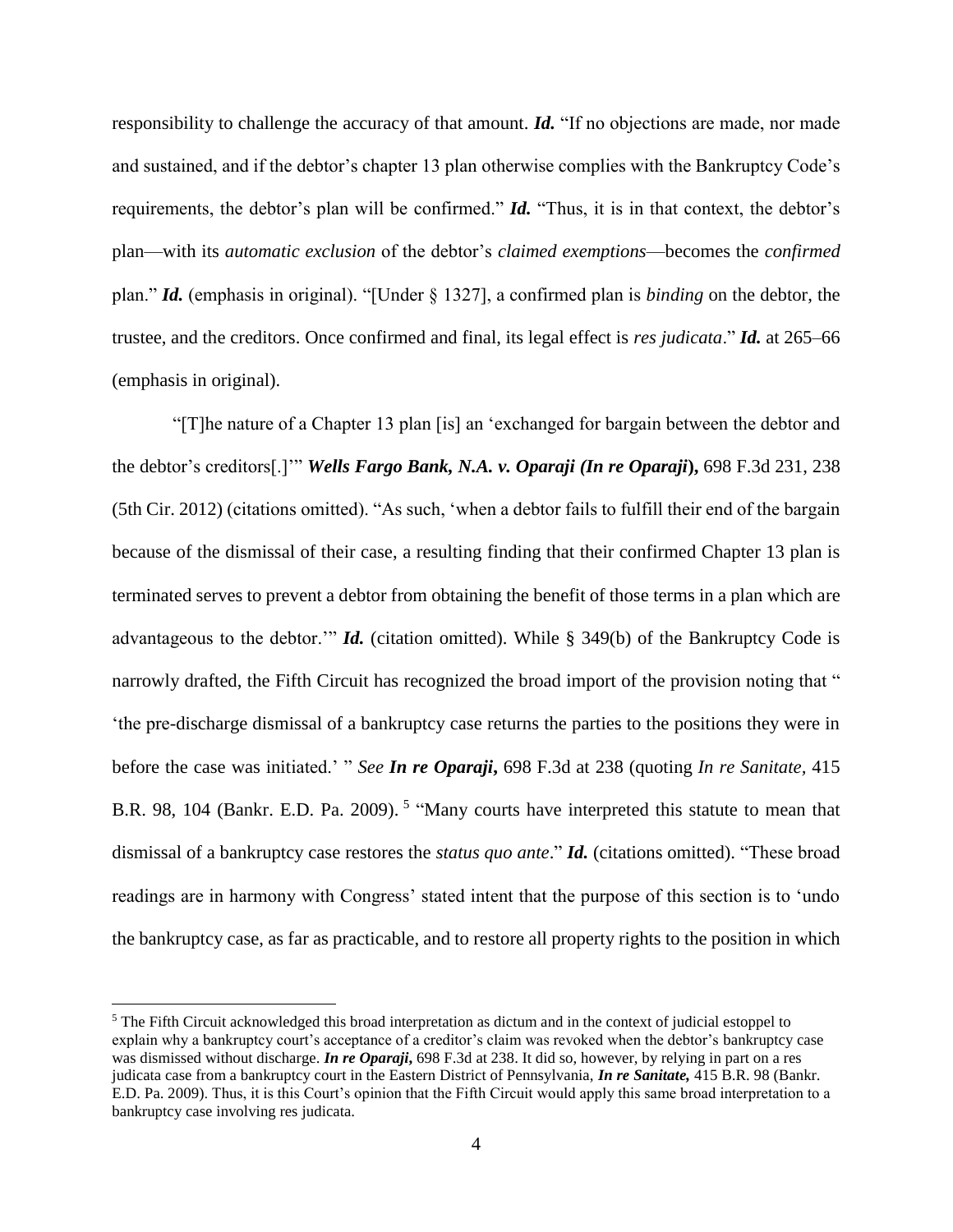they were found at the commencement of the case.'" *Id.* (citations omitted).

Here, in three of the four cases, a plan was confirmed, but not completed, and each case was ultimately dismissed without a discharge. Even though each confirmed plan contained an automatic exclusion of the exemptions via the plan calculations, thereby rendering a final judgment as to the claimed exemptions, the cases were dismissed. Dismissal of the case returned the parties to the positions they were in prior to the filing of a case. It follows, then, that upon each dismissal, each respective chapter 13 trustee's actions or inactions regarding the exemptions were annulled and their positions were restored to their positions as they were prior to the filing of a case thereby negating any final judgment on the merits as to the Debtors' claimed exemptions. As to the case in which a plan was not confirmed, a final judgment was not rendered because a plan was not confirmed and an objection to the exemptions was never made nor made and sustained. Accordingly, a final judgment on the merits was not rendered in any of these four cases thereby precluding the application of res judicata.

As to the most recent case where Debtors' received a discharge, the first element of res judicata is not satisfied. The first element of res judicata requires the parties be the same in each case. Here, the trustees in each case are different. In the former case, the trustee that handled the case was John Patrick Lowe, a chapter 7 trustee.<sup>6</sup> In the current case, the trustee is Mary Viegelahn, a chapter 13 trustee. The Supreme Court recognizes six exceptions where nonparty litigants are bound by prior litigation: (1) a nonparty agrees to be bound by a prior judicial determination between other parties; (2) there is a substantive legal relationship between a nonparty and the initial litigation; (3) a nonparty was adequately represented in the prior litigation by someone with the

<sup>6</sup> Prior to Mr. Lowe being appointed to the case, Ms. Viegelahn served as the chapter 13 trustee. Arguably, during Ms. Viegelahn's appointment, the parties were the same in that case and the current case. For the reasons mentioned above, a final judgment on the merits was not rendered because a plan was not confirmed in the case and an objection to the exemptions was not made nor made and ruled upon.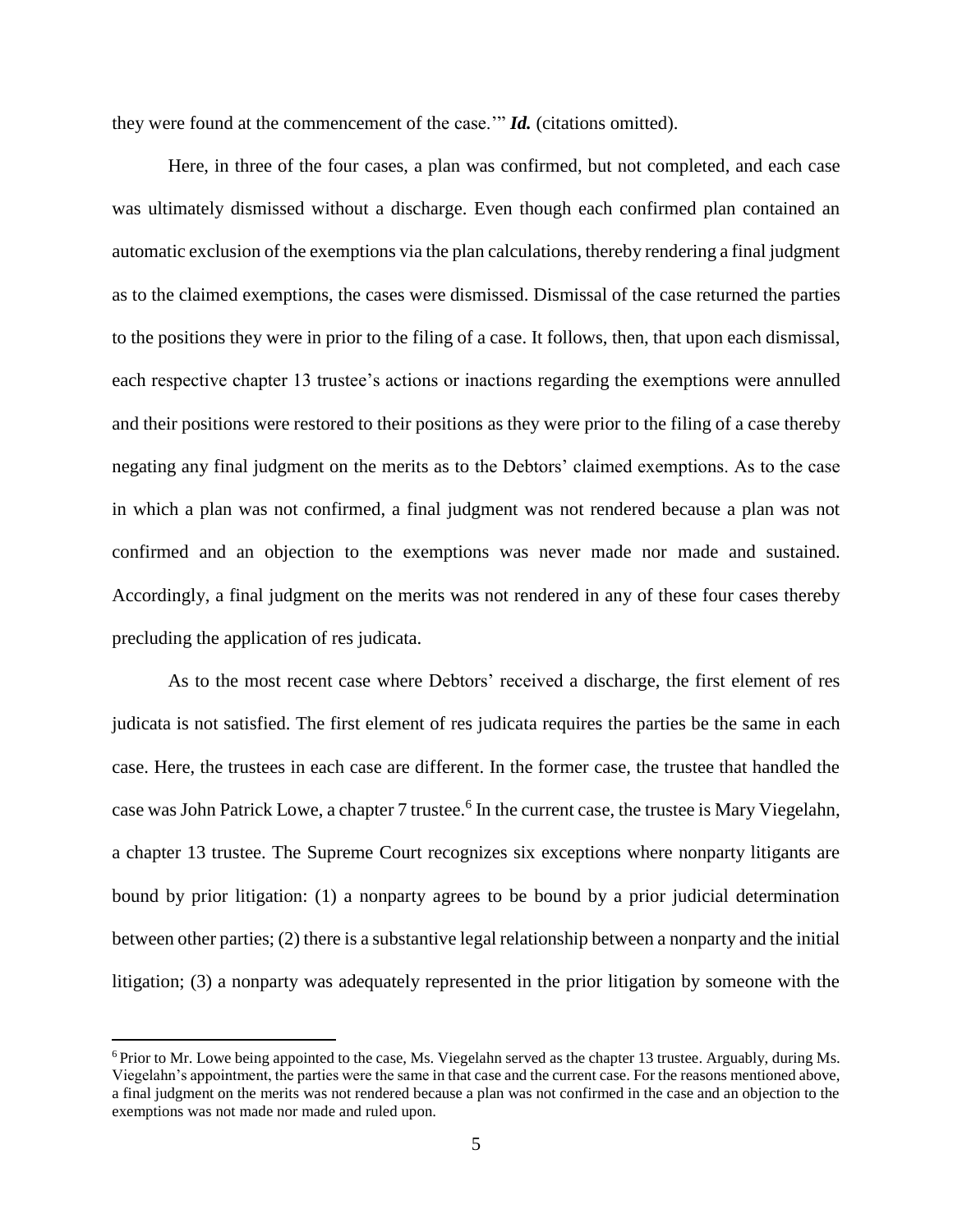same interests; (4) a nonparty assumed control of the prior litigation; (5) a nonparty is the proxy or agent of a party to the prior litigation; and (6) a special statutory scheme, such as bankruptcy, expressly forecloses subsequent litigation. *Taylor v. Sturgell*, 128 S. Ct. 2161, 2172–73 (2008). This Court has not found a case indicating that the relationship between the chapter 7 trustee in a prior case and chapter 13 trustee in a subsequent case qualifies as one of the enumerated exceptions.<sup>7</sup> Nor have Debtors provided a case indicating such. Because there are two different trustees handling the cases, the parties are not identical, and therefore the first requirement of res judicata is not satisfied.

## **B. Home Furnishings**

 $\overline{a}$ 

Because the Court has determined that res judicata does not apply to the case at hand, the Court must now determine whether the items claimed as exempt constitute home furnishings under Tex. Prop. Code § 42.002(a)(1). This Court finds the answer to that question is "No."

Tex. Prop. Code  $\S$  42.002(a)(1) provides that "home furnishings, including heirlooms" are exempt from forced sale. "The purpose of the [home furnishings] exemption is to [exempt] the sorts of items one might furnish one's house with." *In re Leva***,** 96 B.R. 723, 738 (Bankr. W.D. Tex. 1989). Thus, to determine whether the baseball cards and NASCAR collectibles are household furnishings within the meaning of Tex. Prop. Code  $\S$  42.002(a)(1), the Court must look to the purpose of the items. *See id.* (determining a mobile phone is not a household furnishing because while it may be a telephone, its "very portability suggests it was designed to accompany the debtor, not the house in which the debtor lives").

 $^7$  On the contrary, the case law indicates otherwise. One court found res judicata does not apply to two chapter 7 trustees in two different cases because each trustee represented a different set of creditors. *Wolff v. Tzanides (In re Tzanides)*, No. 16-1261(RG), 2017 WL 3822023, at \*25 (D. N.J. Aug. 28, 2017). Moreover, the Third Circuit held that a debtor-in-possession (DIP) assuming a lease in a chapter 11 case did not preclude the plan administrator in a subsequent chapter 11 case from rejecting the lease based on res judicata principles. *In re Montgomery Ward LLC*, 634 F.3d 732, 737 (3rd Cir. 2011).